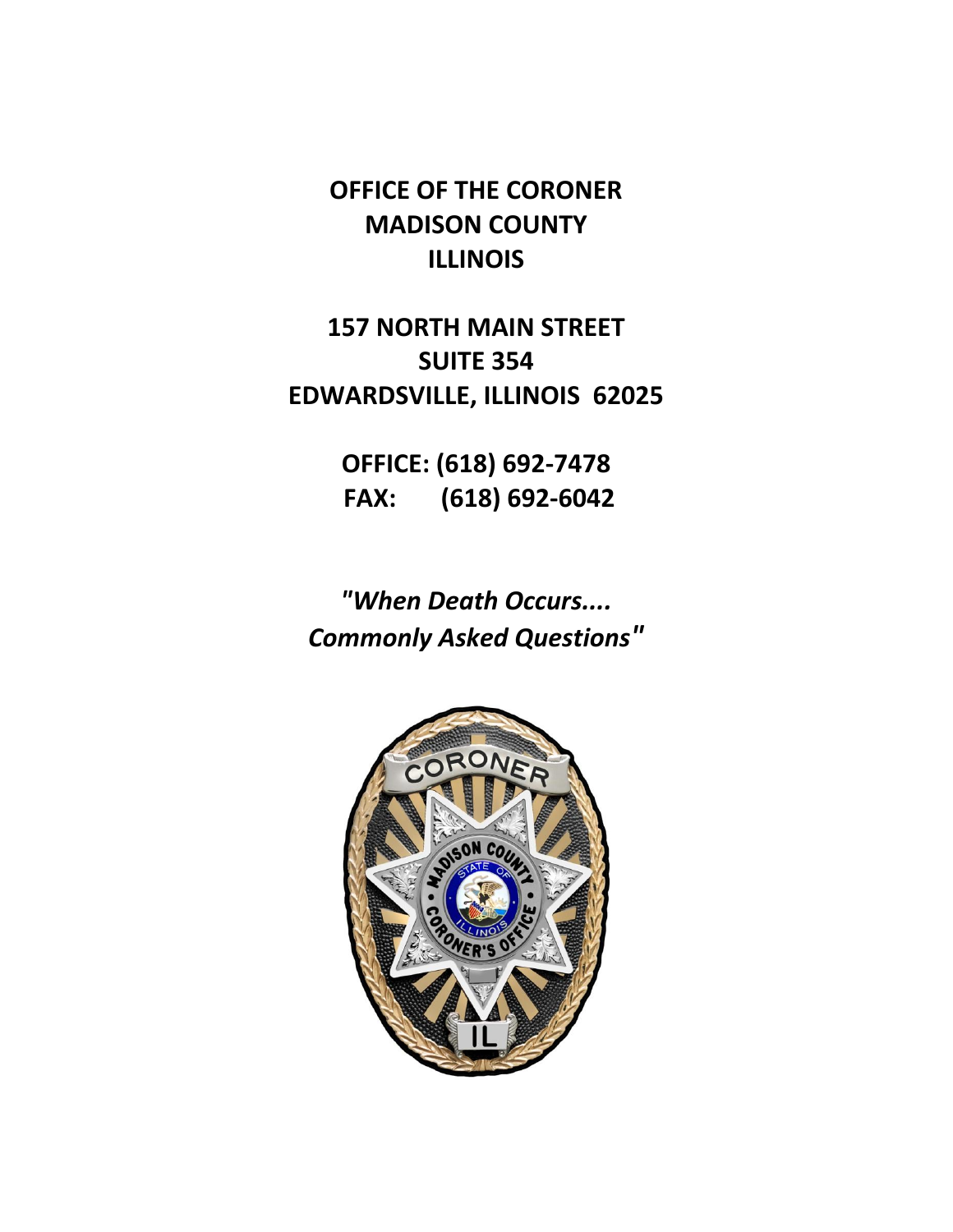*A Message From Madison County Coroner Stephen P. Nonn, D-ABMDI*



*Truly, the only universal experiences we share are birth and death. With birth, there is joy and elation. In death, there is sorrow and grief.*

*It is my hope that the Madison County Coroner's Office can help you through this trying time and resolve the questions you may have regarding the death of your loved one. This brochure was designed to provide you with a "first step" in managing this difficult period.*

*On behalf of my entire staff, I wish to express our sympathies at your time of loss and encourage you to call upon us if we may help in any way.*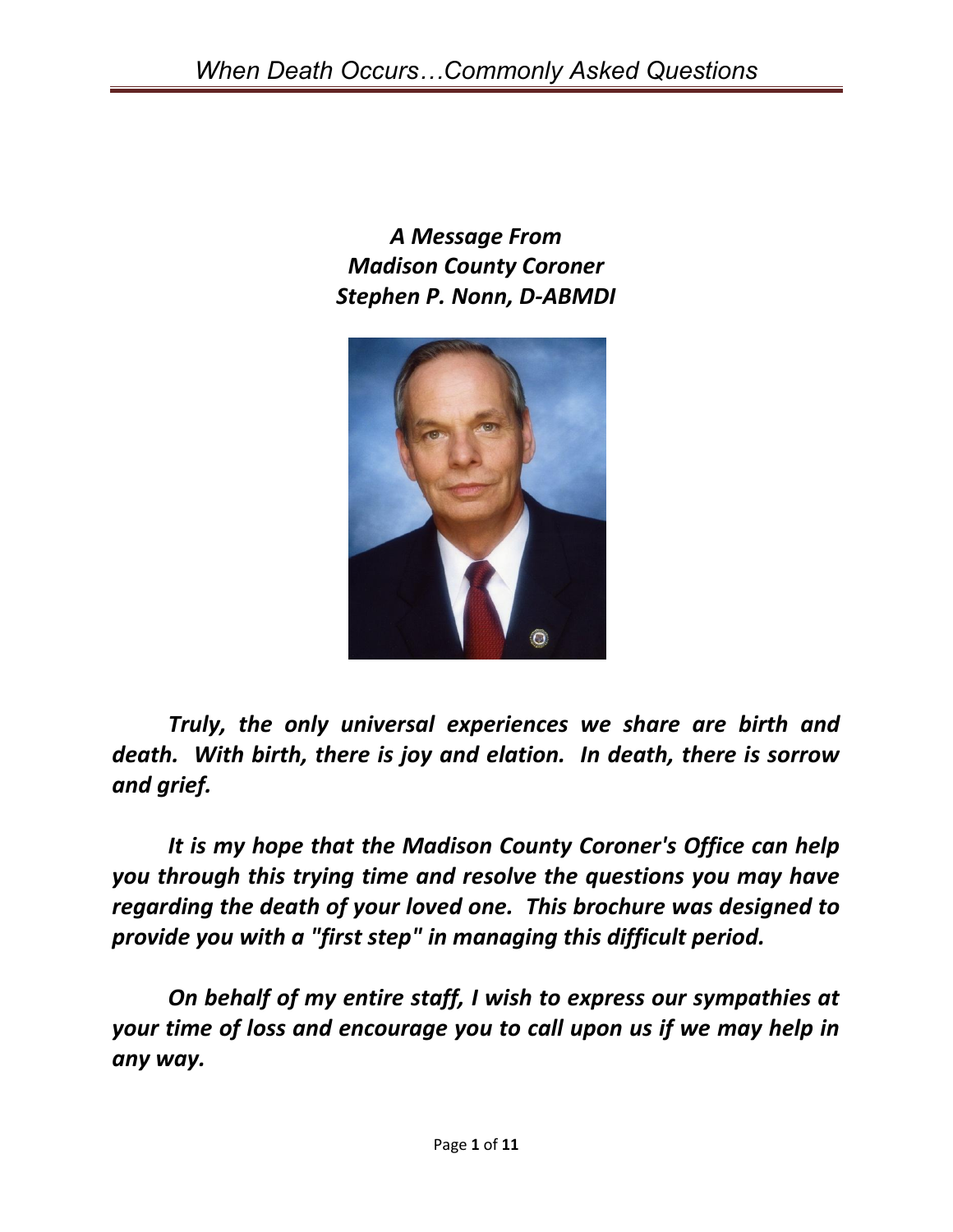# *Mission Statement*

*The Madison County Coroner's Office serves as a bridge between the living and the dead. We give voice to the departed and, with all due diligence, endeavor to provide answers to the survivors. Utilizing the resources available by the application of science and under the principles of law, we strive to assure that justice prevails for those deprived of our most precious possession ---- Life.*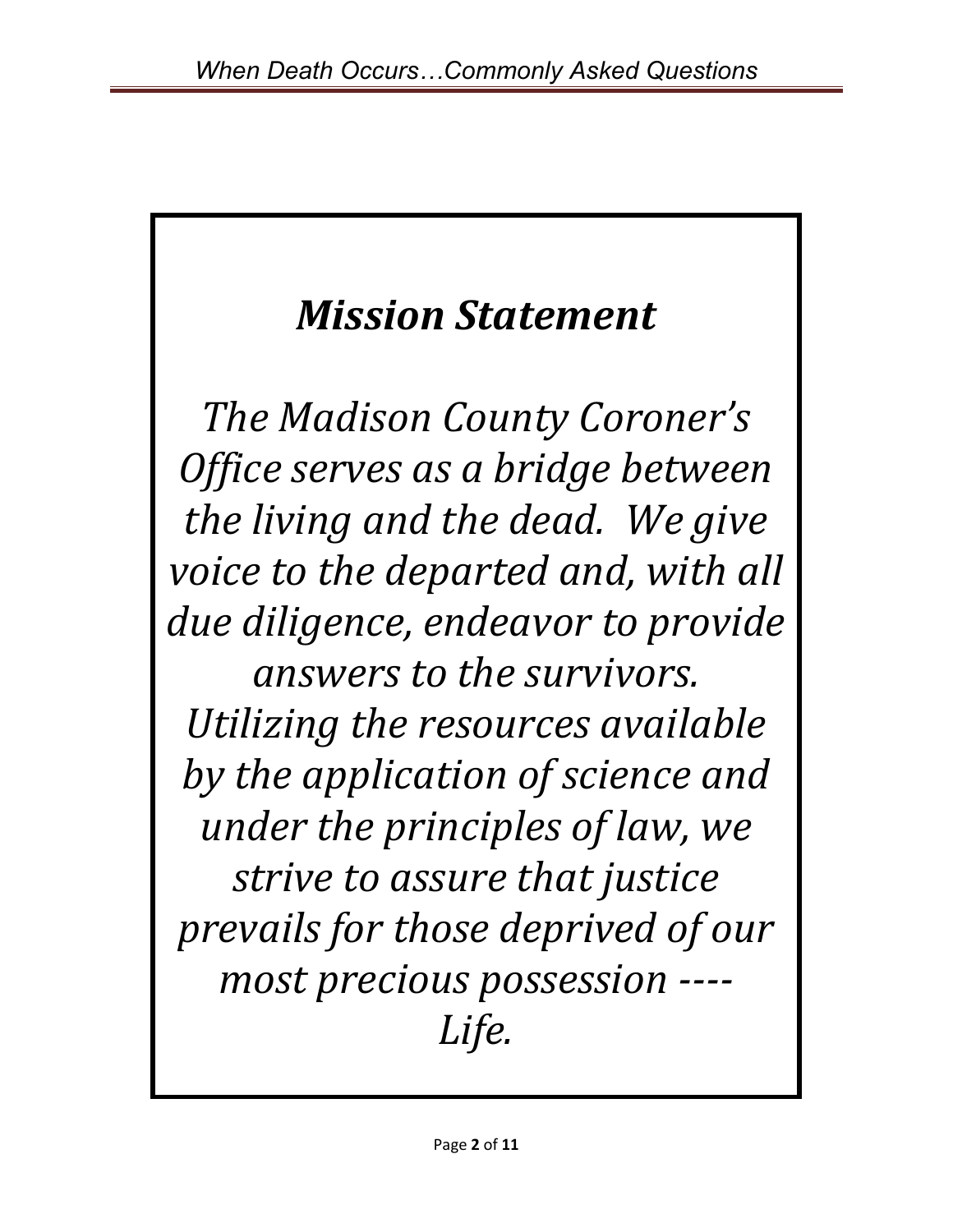## *Why is the Coroner involved and what does the Coroner's Office do?*

Illinois law requires that the Coroner's Office investigate any death of a sudden, violent, or suspicious nature. Generally speaking, any death that occurs outside of a hospital setting, or within 24 hours of admission to the hospital, requires notification of the Coroner's Office.

The principal responsibility of the Coroner is to assure that a death did not occur as the result of foul play. To help determine the manner and cause of death, the investigator may employ a variety of investigative techniques including interviews with family members and physicians, scene analysis and photography, and physical examination of the decedent. Oftentimes, these aspects of the investigation will provide the information needed to close the death investigation. It is possible that the family physician will be allowed to certify the death certificate.

Sometimes, family members feel as if they are under suspicion or are being asked overly personal questions. The investigation is meant to bring forth enough information to explain why your loved one died. What may seem like very personal or trivial information to you may be a wealth of knowledge for us. Please remember that it is our job to speak for the dead and assure that justice prevails among men and society.

#### *Will there be an autopsy?*

That depends on a number of factors. Age, medical history, and the circumstances surrounding the death are the major considerations. The Coroner's Office may defer an autopsy if enough facts concerning the events leading up to the death are known, verified, and supported by pre-existing medical conditions. Deaths involving the possibility of criminal activity, children, and those in good health prior to death will most likely be autopsied. Likewise, deaths in which the scene investigation suggests an external event (electrocution, drowning, overdose, etc.) will probably undergo autopsy.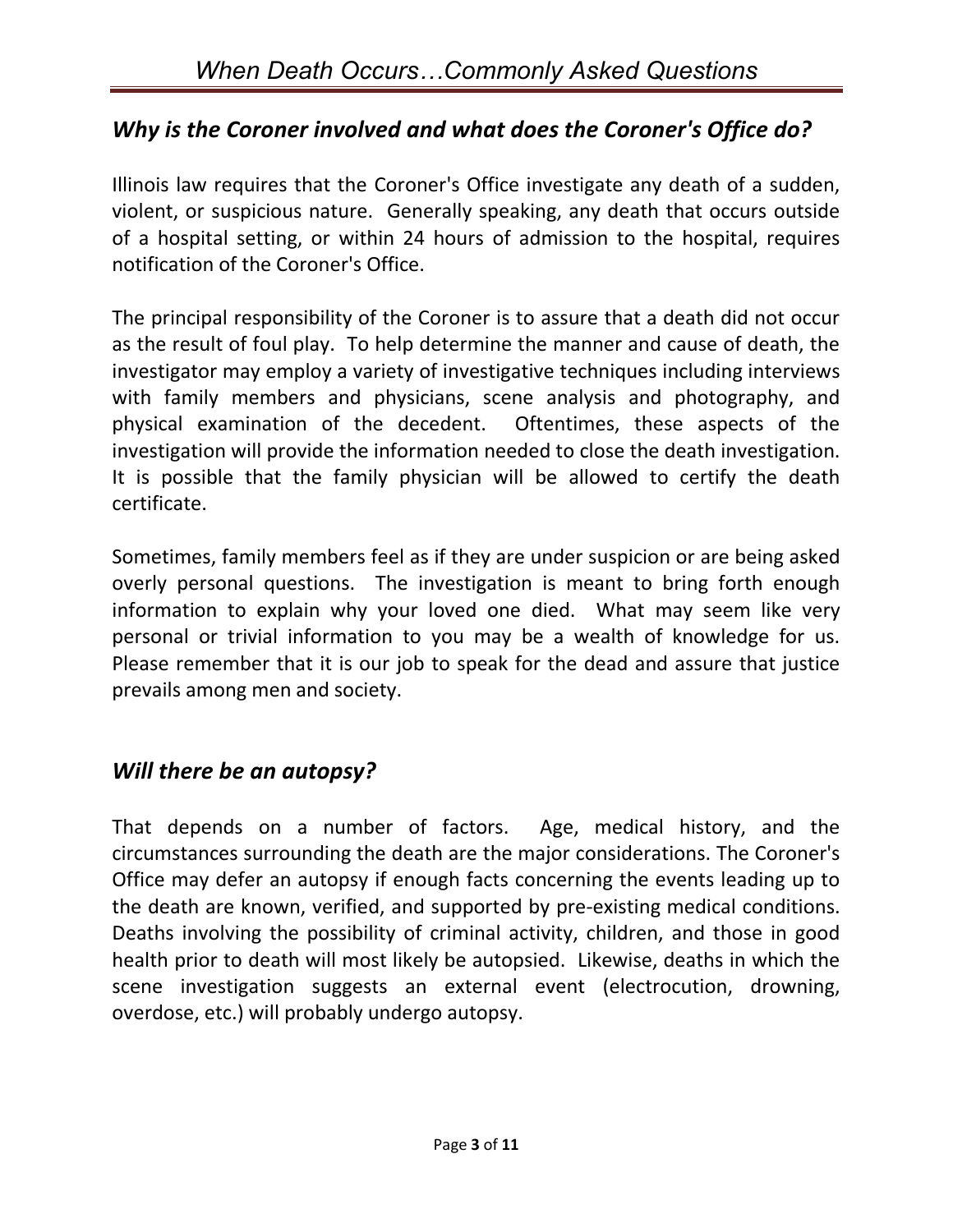## *Can I refuse to allow an autopsy?*

We realize that this is a very personal and sensitive matter and some people object to an autopsy. Illinois law REQUIRES the Coroner to perform autopsy examination in certain cases such as child deaths. In other cases, autopsies are necessary for us to perform a competent investigation and Illinois law recognizes that the Coroner must have the authority to order an autopsy despite family objections. If you object to an autopsy for personal or religious reasons, we will discuss the issue and attempt to resolve the matter in a way that will provide you with peace of mind but still allow a thorough inquiry. Regrettably though, there are cases that we feel mandate an autopsy regardless of your wishes.

#### *May I request an autopsy?*

If you have concerns that you feel can only be addressed by autopsy, please tell us as soon as possible. The information may cause us to authorize the procedure. Sometimes, family members desire an autopsy to reveal the presence of any hereditary related diseases or for their own personal knowledge. If this is the case, but the death falls outside our criteria for autopsy examination, we will assist you in securing the services of a pathologist for a private autopsy. In this case, you would be responsible for the costs of the procedure.

## *What other tests might the Coroner's Office perform?*

We have other scientific tests that we utilize alone or in conjunction with autopsy examination to aid our investigation. It is fairly routine for blood and other body fluids, to be collected and sent for alcohol and drug screening. In fact, State law requires such tests in motor vehicle deaths. Other tests may include blood cultures to determine infections or x-rays to detect the presence of fractures.

#### *Why is establishing positive identification so important?*

In addition to being a tragic and emotional personal event, death is also a profound legal event bringing about the possibilities of court action, the processing of insurance claims, and the settlement of estates. Positive identification of the decedent, accomplished by the examination of circumstantial and scientific evidence, is a necessary prerequisite for the fulfillment of this legal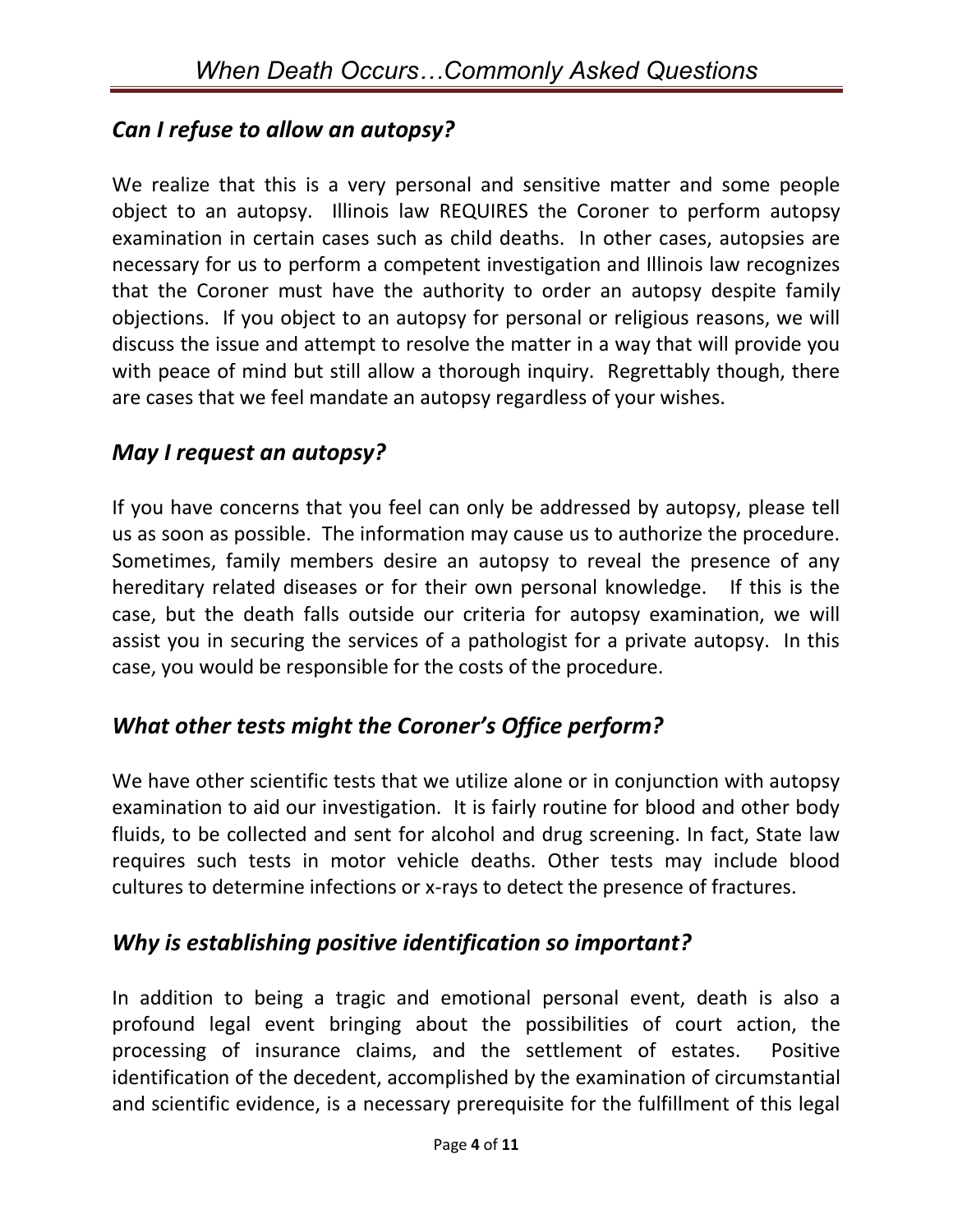# *When Death Occurs…Commonly Asked Questions*

event. In cases where the remains are disfigured, decomposed, or burned, advanced identification processes involving fingerprint recovery, DNA analysis, or dental comparison may be necessary to identify the deceased with scientific certainty. These tests may require days or weeks to process and delay final disposition of the decedent. Undoubtedly, this delay is emotionally troubling and difficult to bear, but is absolutely essential to the investigation and subsequent certification of death.

#### *Why was the deceased's medication collected by the investigator?*

This is a routine and standard practice. The medication provides a "quick reference" to the types of diseases the deceased suffered. Additionally, if further blood tests are performed, the laboratory may need the actual medications to help interpret the results. As federal law prohibits possession of medications by anyone other than the person to whom it was prescribed, the medications will not be returned. They will be destroyed at the conclusion of the investigation.

#### *When will personal effects be returned?*

Most often they will be transferred to the authorized next-of-kin immediately. Otherwise, you should receive them after the body is released from the Coroner's Office to the funeral home or after the Coroner's Inquest. If the items become evidence in a criminal case, the State's Attorney's Office will decide when the items may be released to the next-of-kin.

#### *What is a Coroner's Inquest and when is it required?*

A Coroner's Inquest is neither a civil nor a criminal trial proceeding. It is simply an inquiry into the manner and cause of an individual's death and may be convened when the death occurs under violent, traumatic, suspicious or criminal circumstances and in cases of profound public interest. The Coroner also has discretion to administratively review and close death investigations where the investigation has produced sufficient information and evidence to conclude the matter and issue a death certificate with reasonable certainty and without conflict or question.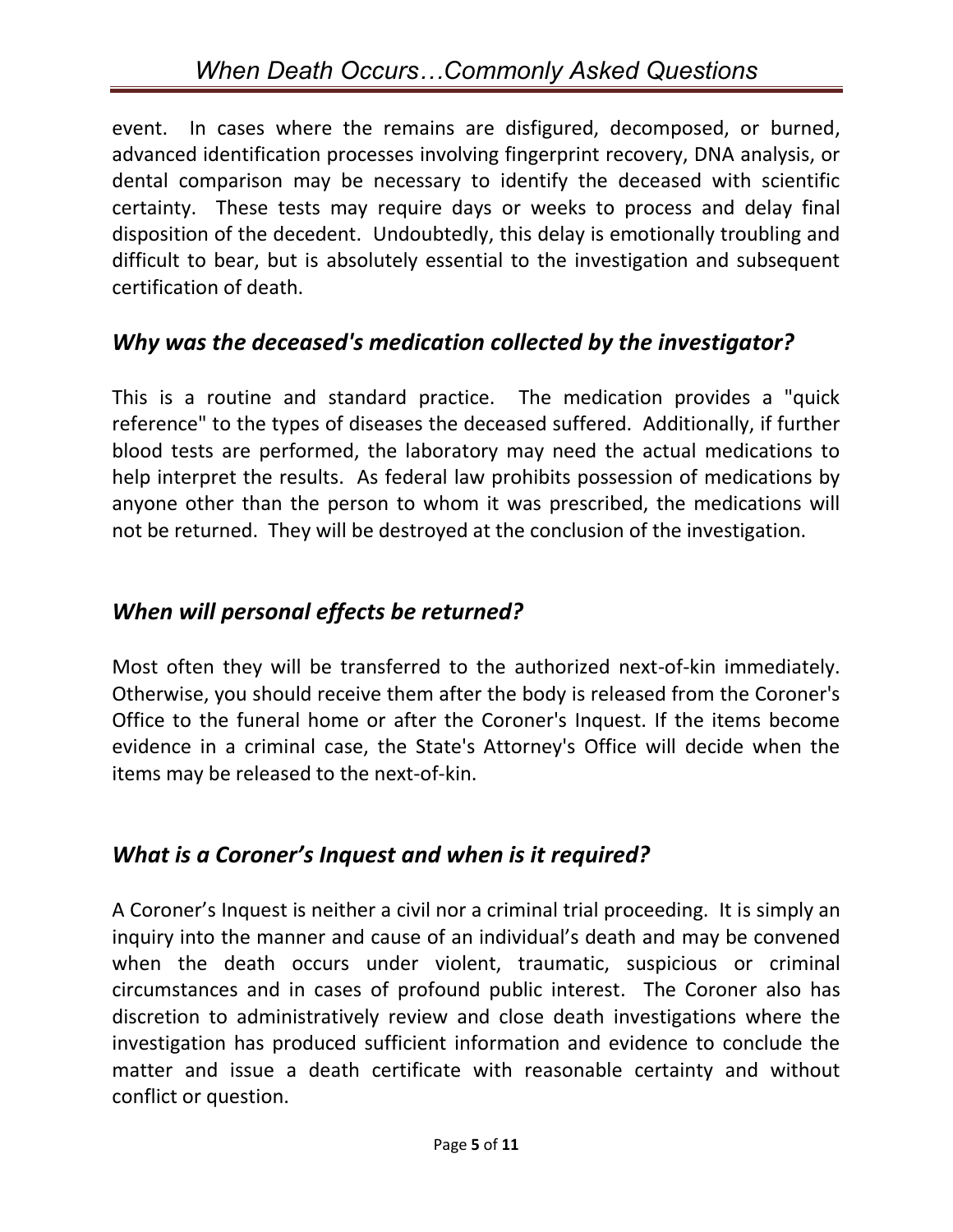An Inquest is conducted by the Coroner or Deputy Coroner/Investigator with a court reporter and six jurors present. The jurors are citizens of Madison County, selected by the jury commission.

The purpose of the inquest is to present pertinent information concerning the victim's death in order for the jury to arrive at a cause and manner of death. The cause of death is often readily apparent and obvious, based on the facts, circumstances, medical evidence and in some cases toxicology and autopsy results. The jury's responsibility is to establish the manner of death – being suicide, homicide, accident, natural, or undetermined.

The Coroner will summon to the inquest those individuals who have pertinent information concerning the incident. This may include the person who found the deceased, witnesses to the incident, law enforcement investigators, or family members. All individuals summoned will present sworn testimony (answer questions) to the jury. Any professional reports (autopsy, toxicology, x-ray, and laboratory reports) will be presented at that time. These reports are not released to the public until the inquest procedures are concluded.

All information and testimony at the inquest is recorded and/or transcribed by a certified court reporter. All such information will be documented verbatim in an inquest transcript available approximately three weeks after the inquest. This transcript – as well as any Coroner's Office records and reports - may be reviewed in the Coroner's Office at no charge. A copy of the transcript is available for a fee as established by Illinois Statute.

When an inquest is required, it is by law, open to the public. Anyone may attend. Currently, one day a month is set aside for the Coroner's Inquest docket. The docket is usually scheduled one to two weeks in advance. Although inquest dates and times are not published, they are available by telephone inquiry. The individual used as the informant for the death certificate (usually the next-of-kin) is notified by mail of the date and time. Attendance by family members is not mandated and is solely a personal choice.

Attorneys are welcome to attend. The need for an attorney is purely an individual decision. This office neither recommends nor advises attorney attendance, the exception being the Madison County State's Attorney, who is notified of all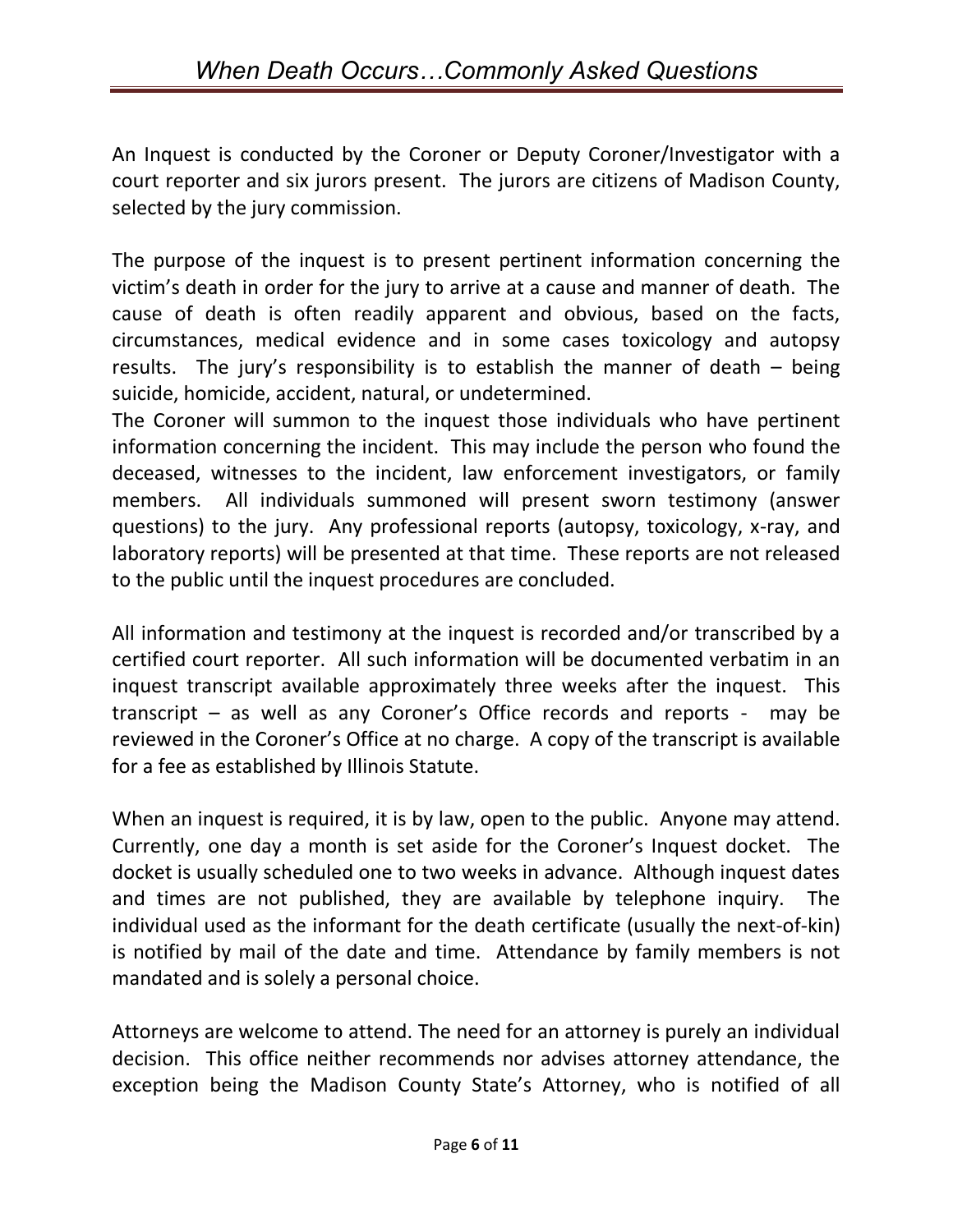# *When Death Occurs…Commonly Asked Questions*

inquests in Madison County and may ask questions of witnesses along with the Coroner. No one else, including family, may call or question witnesses. Upon completion of the testimony, the Coroner's jury will deliberate in private. They may request additional testimony, evidence, or conference as they deem necessary. When the jury has concluded their deliberations, they will present their verdict through the foreman.

The coroner's verdict has no civil or criminal trial significance. The verdict and inquest proceedings are merely fact finding in nature and statistical in purpose. However, if a person is implicated as the unlawful slayer of the deceased or accessory thereto, an arrest may be affected. This is extremely rare. This function is now performed by the State's Attorney through grand jury proceedings.

The testimony presented at the inquest is sworn and under oath and properly documented and/or recorded. Because of this, testimony may subsequently be used in perjury proceedings if such testimony should change in future civil or criminal trial proceedings.

In summary, the Inquest is:

- 1. an informal inquiry or proceeding;
- 2. conducted by the Coroner or his deputy;
- 3. a jury of six people, whose purpose is to determine the cause and manner of death;
- 4. where testimony and evidence are presented;
- 5. recorded verbatim by a court reporter in a transcript;
- 6. questioning of witnesses by the coroner, juror or the state's attorney
- 7. where a verdict holds little significance other than fact finding and statistical purpose, with exceptions;
- 8. where testimony cannot be changed at a later date;
- 9. open to the public;
- 10. establishing cause and manner of death, which will be recorded on the permanent death certificate which can be obtained by the registrar;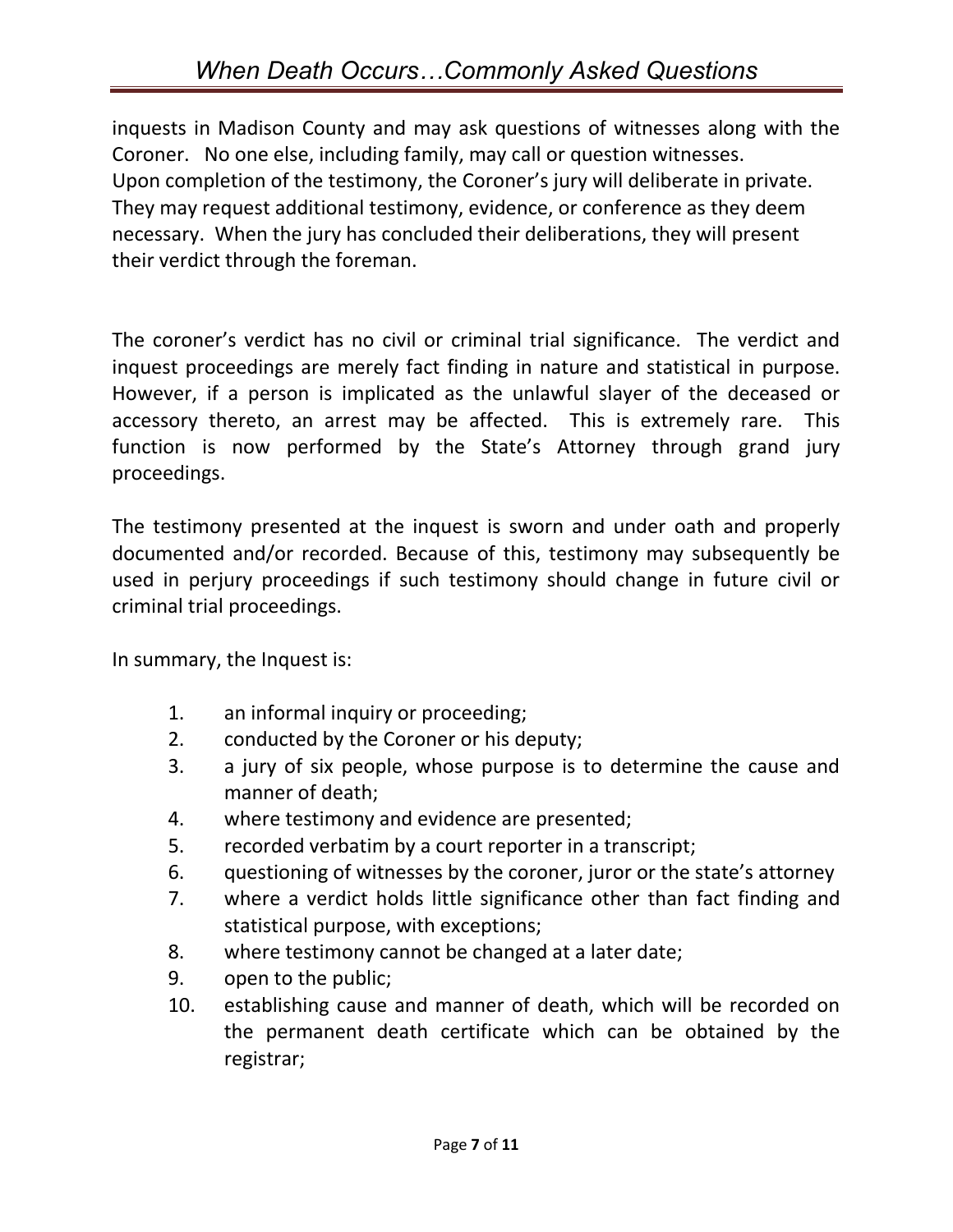Records are public and accessible after the inquest unless restricted by the State's Attorney or the Circuit Court.

A verdict cannot later be changed or the inquest reopened for any purpose (pursuant to opinions of the Illinois Attorney General).

#### *What else do I need to think about?*

If you have not already done so, you will need to select a funeral home for arrangements after the preliminary investigation and/or autopsy are completed. Also, locating important documents such as insurance policies and veteran's papers may be useful. You will undoubtedly have more questions than this brochure will answer. It's very important to write your questions down for later reference. Coroner's staff will try to answer those questions or refer you to the person or agency that can.

#### *How long will it be before a death certificate is available?*

A death certificate may be available within 48 hours if the deceased has been under a doctor's care. In the event of a complex death investigation requiring a Coroner's Inquest, the process may be delayed several weeks, but a temporary certificate will be issued to allow the funeral to be carried out. We strive to process cases as expeditiously as possible, but a competent death investigation requires time with attention to detail.

## *Where do I obtain certified copies of the death certificate and other coroner's reports?*

The Coroner's Office DOES NOT maintain the death certificates. This task is performed by the County Registrar designated for the area of the county where the death occurred. The Madison County Clerk in Edwardsville is ultimately responsible for maintaining death certificates for anyone who dies in Madison County.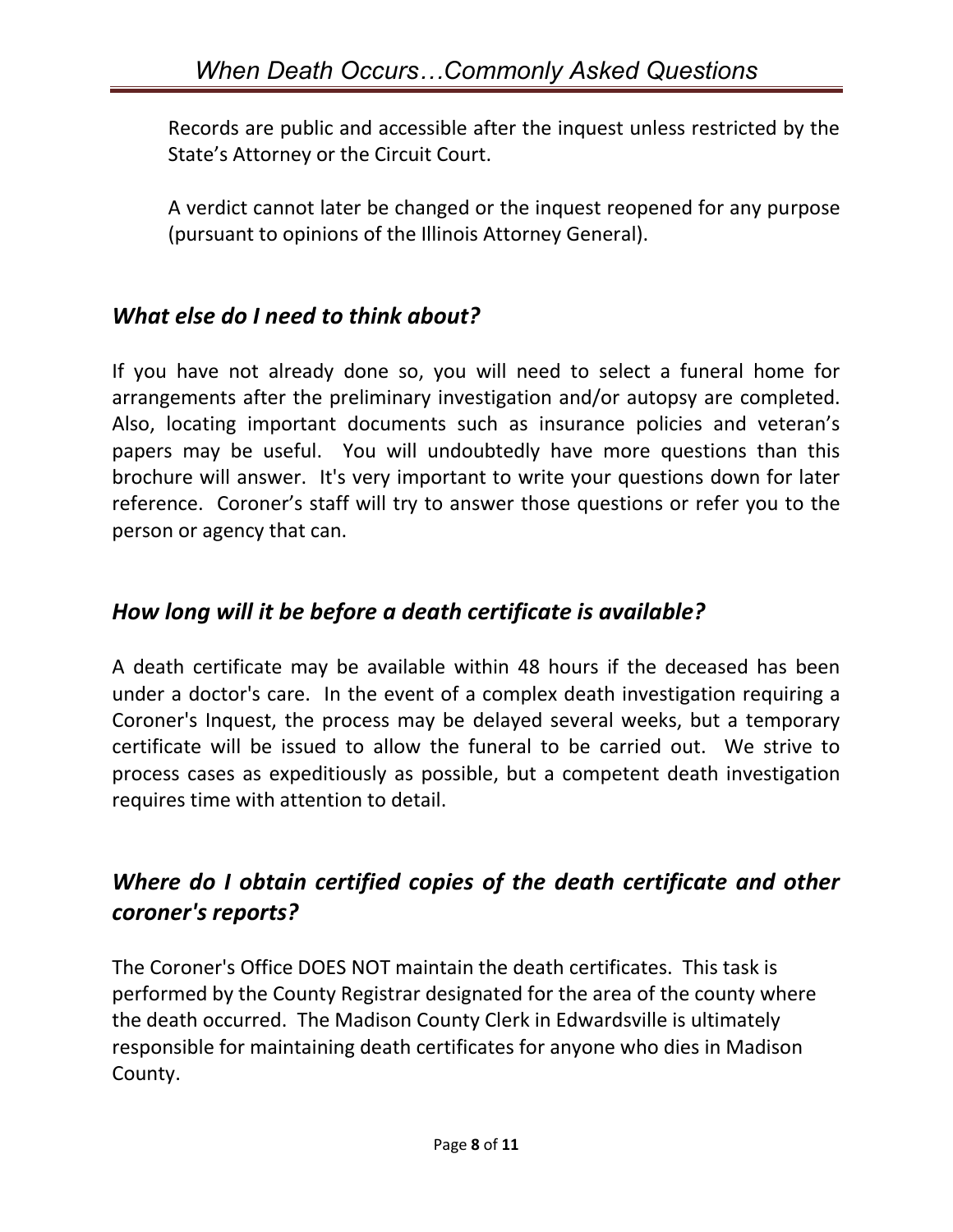Your best course of action is to obtain the certificates through the funeral home that was responsible for arrangements.

Coroner's records and reports will be available after the death certificate is issued. Illinois law requires that fees be charged for the various reports and records requested.

The current fee schedule for copies of coroner's records and reports is:

| Coroner's Inquest Transcript\$ 5.00/page  |  |
|-------------------------------------------|--|
| Investigation Reports \$ 25.00 per report |  |
| Coroner's Jury Verdict Form\$ 5.00        |  |
|                                           |  |
| Toxicology Report\$25.00                  |  |
| Coroner's Photographs\$ 3.00/print        |  |

A written request is required to obtain the documents. For further information or to obtain an order form and the fee schedule, please call the Coroner's Office, Monday - Friday, from 8:30 AM – 4:30 PM.

You may also visit the Madison County Coroner's Office website at [www.co.madison.il.us](http://www.co.madison.il.us/) for more information.

*If you have further questions or concerns, please contact your case investigator:*